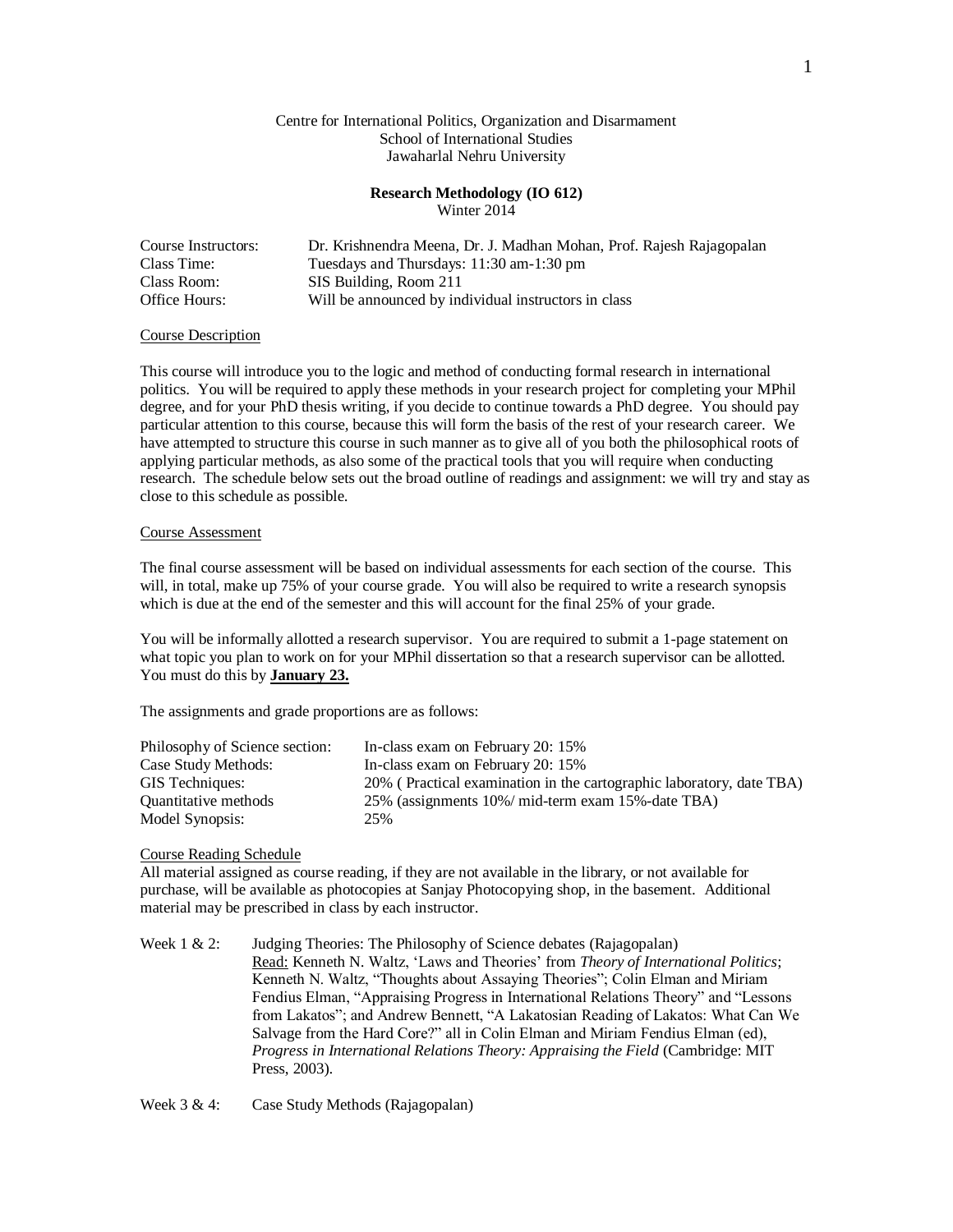Read: Stephen Van Evera, 'What Are Case Studies? How Should They Be Performed? in *Guide to Methods for Students of Political Science* (Ithaca: Cornell University Press, 1997), pp.49-88

Alexander L.George and Andrew Bennett, *Case-Studies and Theory Development in the Social Sciences* (Massachusetts: MIT Press, 2005)

John Gerring, 'What is a Case Study and What is it Good for? *American Political Science Review*, Vol.98, No.2, May 2004, pp.341-354

## Additional Recommended Reading

Robert H.Bates, 'From Case Studies to Social Science: A Strategy for Political Research' in Carles Boix and Susan C.Stokes ed. *The Oxford Handbook of Comparative Politics* (Oxford: Oxford University Press, 2007), pp.172-185

Steven Bernstein, Richard Ned Lebow, Janice Gross Stein & Steven Weber, 'Social Science as Case Based Diagnostics' in Richard Ned Lebow & Mark Irving Lichbach ed. *Theory and Evidence in Comparative Politics and International Relations* (Hampshire: Palgrave Macmillan, 2007), pp.229-260

Charles C.Ragin, 'Turning the Tables: How Case-Oriented Research Challenges Variable-Oriented Research' in Henry E.Brady and David Collier ed. *Rethinking Social Inquiry: Diverse Tools, Shared Standards* (Lanham: Rowman & Littlefield Publishers, 2004), pp.99-139

Gerardo L.Munck, 'Tools for Qualitative Research' in Henry E.Brady and David Collier ed. *Rethinking Social Inquiry: Diverse Tools, Shared Standards* (Lanham: Rowman & Littlefield Publishers, 2004), pp.105-122

For some fascinating intellectual autobiographies detailing diverse human motivations behind canonical case studies in the field of Politics, see Gerardo L.Munck and Richard Snyder's *Passion, Craft, and Method in Comparative Politics* (Baltimore: John Hopkins University Press, 2007).

John Gerring, *Case Study Research: Principles and Practice* (Cambridge: Cambridge University Press, 2007)

Gerring 'The Case Study: What it is and What it does' in Carles Boix and Susan C.Stokes ed. *The Oxford Handbook of Comparative Politics* (Oxford: Oxford University Press, 2007), pp.90-122

Week 5: Review and Mid-Term

## Week 6-8: GIS Techniques (Meena) After the introductory class, practical classes will be conducted in the Cartography Laboratory (Room No.318)

- i. Introduction to GIS Definitions, Scope and Multidisciplinary Nature of GIS
- ii. Components of GIS Hardware; Software; Spatial Data; Data Management and Analysis Procedures.
- iii. Principles of GIS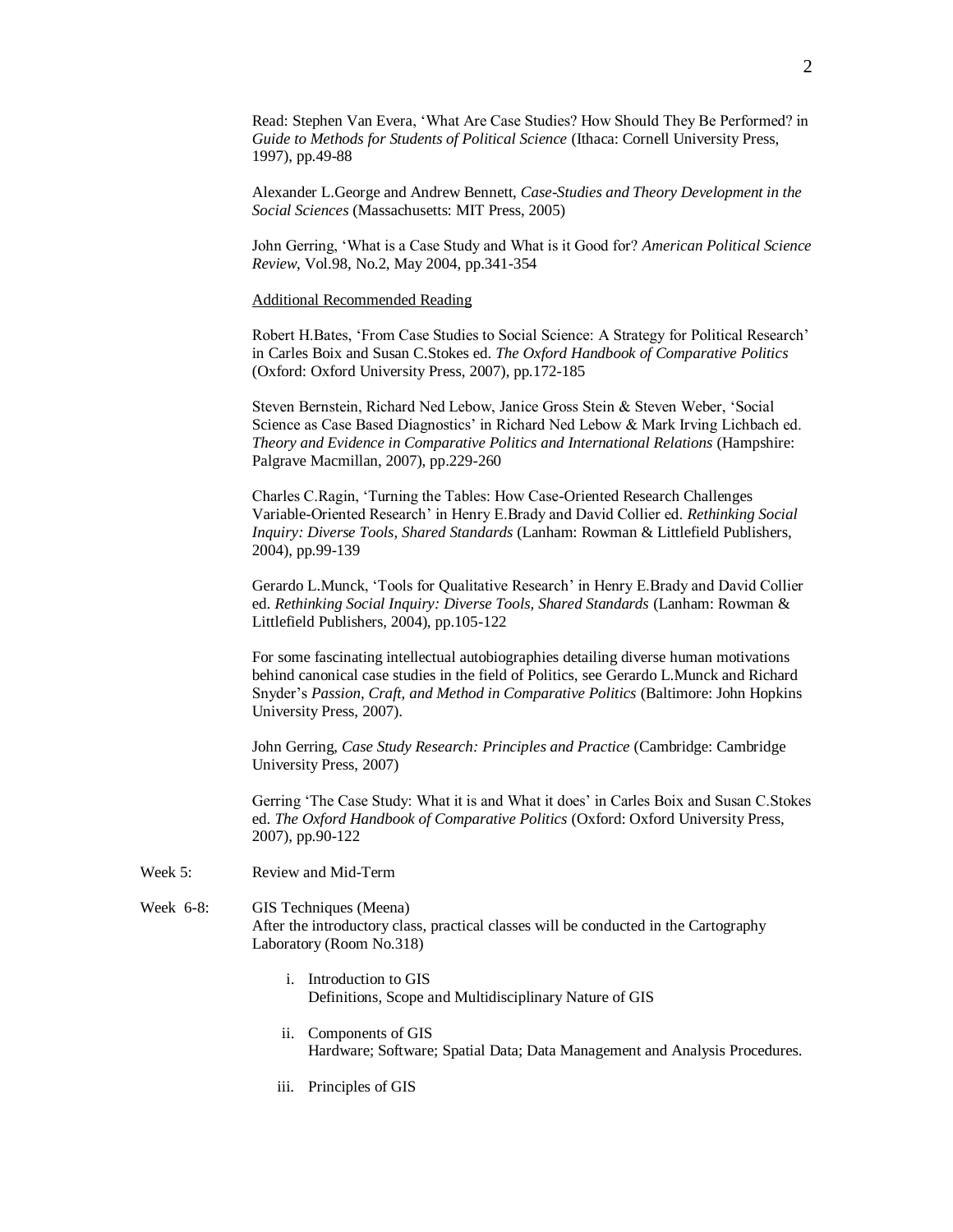Spatial Data; Non-spatial Data; Digital Representation; Functional Issues; Display Issues; Operational Issues.

iv. Application

Readings

Agnew, John (1994), "The territorial trap: The geographical assumptions of international relations theory", *Review of International Political Economy*, 1: 53-80

Ethington, Philip J. and Jason A. Mc Daniel (2007), "Political Places and Institutional Spaces: The Intersection of Political Science and Political Geography", *Annual Review of Political Science*, 10:127–42

Burrough, P.A.(1991). *Principles of Geographic Information Systems,* Oxford: Oxford University Press.

Clarke, Keith C.(2001),*Getting Started with Geographic Information Systems*. New Jersey: Prentice Hall.

Demers, M.N.(2000), *Fundamentals of Geographic Information System*, New Mexico : New Mexico State University, John Wiley and Sons.

Heywood, Ian. ,Cornelius, S. and Carver, S. (2000), *An Introduction to Geographical Information System*, London: Longman.

Wright, Dawn J., Goodchild Michael F., Proctor James D., (1997), 'GIS: Tool or Science? Demystifying the Persistent Ambiguity of GIS as 'Tool' Versus 'Science', *Annals of the Association of American Geographers*, Vol.87, No.2, pp.346-362.

# Week 9: Introduction to Quantitative Techniques (Mohan):

Introducing statistics – descriptive and inferential; tabular and graphical description; mean, median, mode and other measures of central tendency; graphs and misleading ways of using simple statistics.

### Measures of dispersion

Defining dispersion, determining measures of dispersion; the range; the mean deviation; the semi-interquartile range; the 10-90 percentile range; the standard deviation; the variance; short methods for computing the standard deviation; properties of the standard deviation; coefficient of variation.

Week 10: Probability Definition of probability; conditional probability: independent and dependent events; mutually exclusive events; probability distributions; mathematical expectation; relation between population, sample mean and variance; combinatorial analysis; the binomial, normal and poisson distributions.

#### Sampling

Sampling theory; simple random sampling; sampling distribution of means; problems of non-probability sampling; cluster and stratified sampling; the concept of sampling error

Week 11: Statistical estimation theory and statistical decision theory :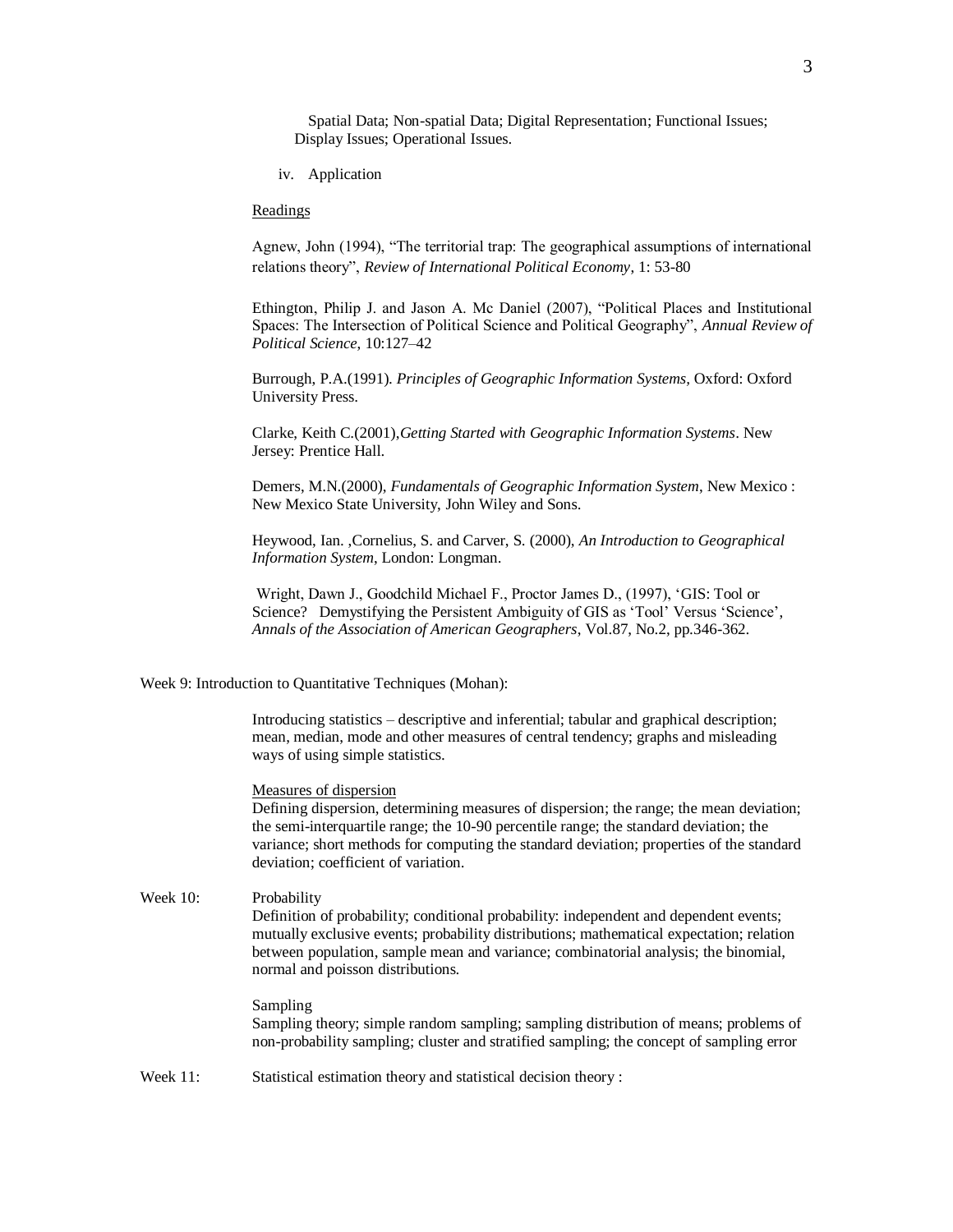Statistical estimation theory: Point estimates and interval estimates, confidence-interval estimates.

Statistical decision theory:

Statistical decisions, statistical hypotheses, tests of hypotheses and significance, type I and type II errors, level of significance, operating-characteristic curves.

Small sampling theory, Chi-square test and Curve fitting Small samples, Student's t distribution, the Chi-square distribution, confidence intervals for  $\chi^2$ , the Chi-square test, relationship between variables, curve fitting, equations of approximating curves, freehand method of curve fitting, the straight line, the method of least squares, non-linear relationships, problems involving more than two variables.

Week 12: Correlation & Regression Correlation Simple correlation, correlation and regression, the two regression lines, correlation in multiple regression, multi-collinearity.

> Regression Simple regression, multiple regression, regression extensions.

Read:

Agesti, Alan and Barbara Finlay (1997), *Statistical Methods for the Social Sciences*, New Jersey: Prentice-Hall.

Blaikie, Norman (2003), *Analyzing Quantitative Data*, London: Sage.

Collier, David (1995), 'Translating Quantitative Methods for Qualitative Researchers: The Case of Selection Bias', *American Political Science Review*, 89(2): 461-467.

Freedman, David, Robert Pisani and Roger Purves (2009), *Statistics*, New Delhi: Viva Books.

King, Gary (1986), 'How Not to Lie with Statistics: Avoiding Common Mistakes in Quantitative Political Science', *American Journal of Political Science*, 30 (3): 666-687.

Kritzer, Herbert M. (1996), 'The Data Puzzle: The Nature of Interpretation in Quantitative Research', *American Journal of Political Science*, 40 (1): 1-32.

Neuman, Lawrence (2006), *Social Research Methods: Qualitative and Quantitative Approaches*, New Delhi: Pearson.

Pillai, R.S.N. and Bagavathi (2007) *Statistics: Theory and Practice*, New Delhi: S.Chand and Co.

Spiegel, Murray R and Larry J. Stephens (2000), *Schaum's Outline of Theory and Problems of Statistics*, New Delhi: Tata McGraw-Hill.

Wonnacott, Thomas H. and Ronald J. Wonnacott (1990), *Introductory Statistics*, New York: John Wiley.

## Additional Recommended Reading:

Adcock, Robert, and David Collier (2001), 'Measurement Validity: A Shared Standard for Qualitative and Quantitative Research', *American Political Science Review*, 95(3): 529-546.

Allison, Paul D (1999), *Multiple Regression: A Primer*, London: Pine Forge Press.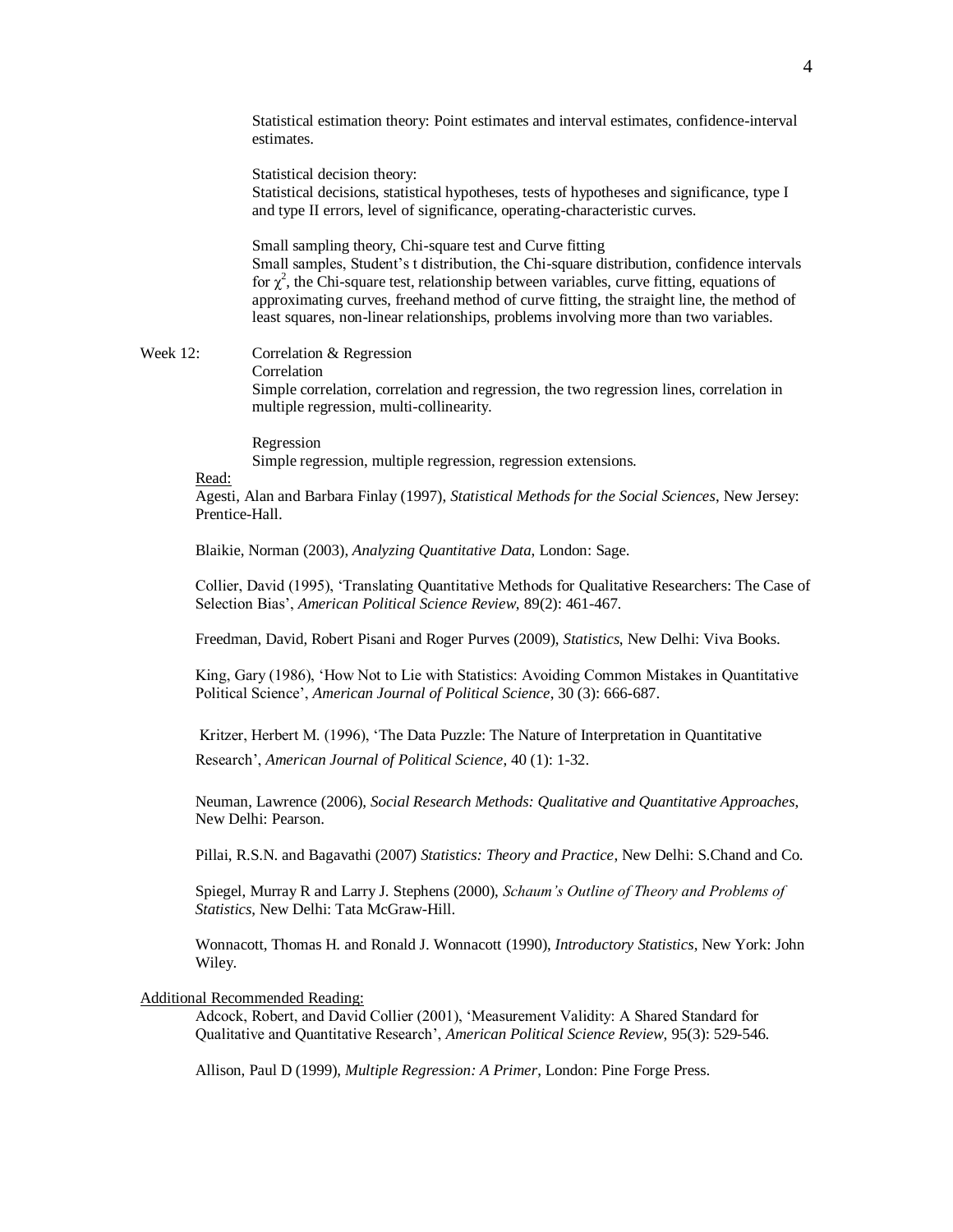Beck, Nathaniel, Gary King, and Langche Zeng (2000), 'Improving Quantitative Studies of International Conflict: A Conjecture', *American Political Science Review*, 94:21-36.

Brady, Henry, David Collier and Jason Seawright (2004), *Rethinking Social Inquiry: Diverse Tools, Shared Standards*, Lanham: Rowman-Littlefield.

Bryman, Alan and Duncan Cramer (1990), *Quantitative Data Analysis for Social Scientists*, London: Routledge.

Bueno de Mesquita, Bruce (1985), 'Toward a Scientific Understanding of International Conflict: A Personal View', *International Studies Quarterly* 29:121-54.

Frankfort-Nachmias, Chava and David Nachmias (1996), *Research Methods in the Social Sciences*, New York: St. Martin's Press.

Gleditsch, Nils Petter, Peter Wallensteen, Mikael Eriksson, Margareta Sollenberg, and Håvard Strand (2002), 'Armed Conflict 1946-2001: A New Dataset', *Journal of Peace Research*, 39: 615– 37.

Huff, D. (1991), *How to Lie with Statistics*, London: Penguin.

Johnson, Janet Buttolph, Richard A. Joslyn and H.T. Reynolds (2007), *Political Science Research Methods*, Washington D.C.: CQ Press.

Jones, Daniel M., Stuart A. Bremer, and J. David Singer (1996), 'Militarized Interstate Disputes, 1816-1992: Rationale, Coding Rules, and Empirical Applications', *Conflict Management and Peace Science*, 15:163-213.

King, Garry (1991), 'On political methodology', *Political Analysis,*2: 1-30.

King, Garry, M. Tomz and J. Wittenberg (2000), 'Making the Most of Statistical Analyses: Improving Interpretation and Presentation', *American Journal of Political Science*, 44: 347-361.

King, Gary C., Robert Keohane and Sidney Verba (1994), *Designing Social Inquiry: Scientific Inference in Qualitative Research*, Princeton: Princeton University Press.

Levin, Jack, and James Alan Fox (1997), *Elementary Statistics in Social Research*, Boston: Allyn and Bacon.

Mendenhall, William, Robert J. Beaver and Barbara J. Beaver (2007), *Introduction to Probability and Statistics*, Delhi: Thomson.

Ragin, Charles C. (2008), *Redesigning Social Inquiry: Fuzzy Sets and Beyond*, Chicago and London: University of Chicago Press.

Signorino,Curtis (1999), 'Strategic Interaction and the Statistical Analysis of International Conflict', *American Political Science Review*, 93: 279-98.

Somekh, Bridget and Cathy Lewin, (eds.) (2005), *Research Methods in the Social Sciences*, New Delhi: Vistaar.